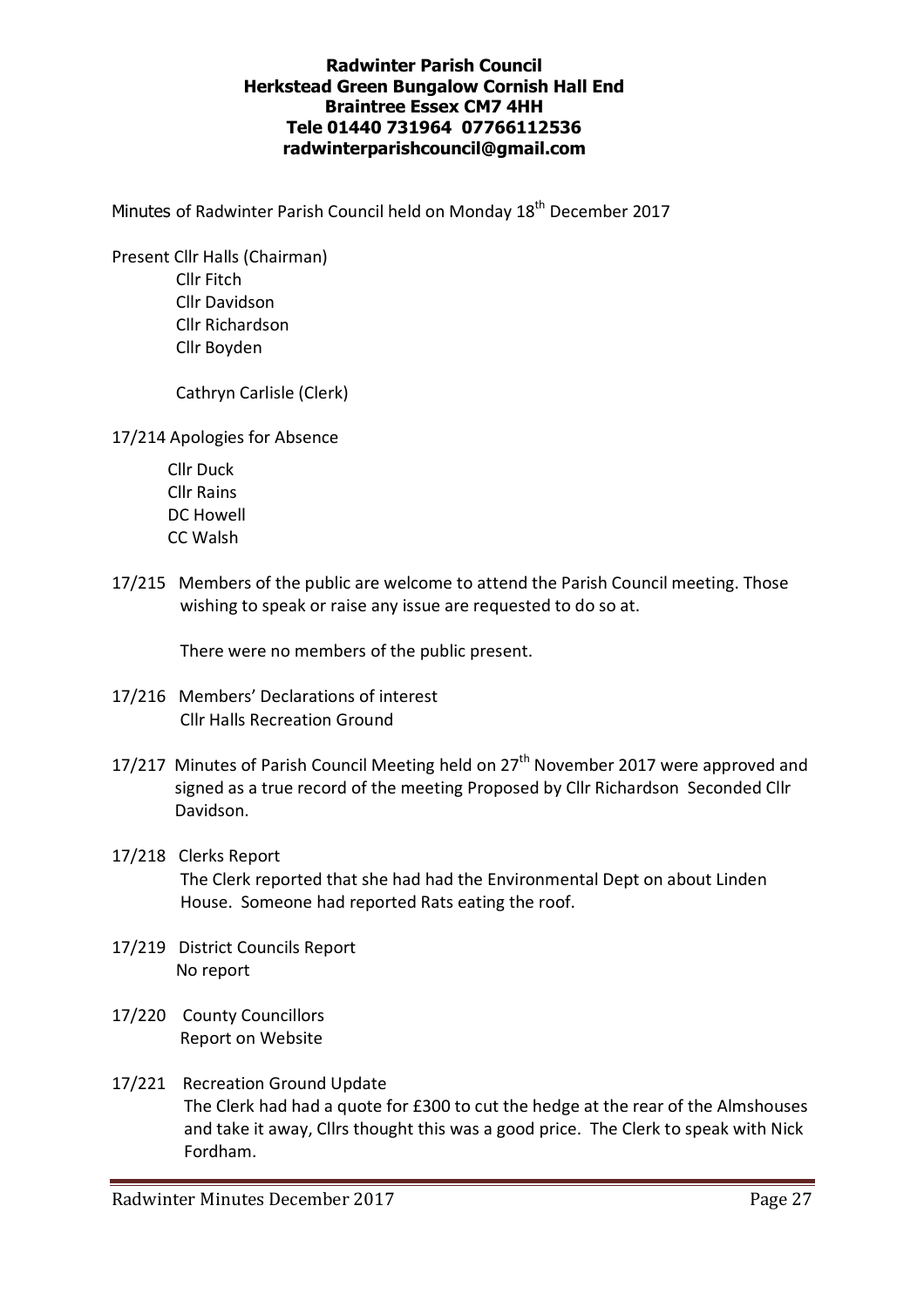#### 17/222 Finance:

| To agree the following payments:                              |                    |                       |     |
|---------------------------------------------------------------|--------------------|-----------------------|-----|
| 17/222.1                                                      | Cathryn Carlisle - | salary                | 10  |
| 17/222.2 £108.21                                              | E-on               | Electricity           | d/d |
| 17/222.3 £27.24                                               | Cathryn Carlisle   | <b>Clerk Expenses</b> | 10  |
| 17/222.4 £48.38                                               | A & J Lighting     | Maintenance           | D/D |
| 17/222.5 £30.42                                               | BТ                 | Telephone             | D/D |
| 17/222.6 £150.00                                              | Church             | Grant                 |     |
| Payments were approved by all members of the council present. |                    |                       |     |

17/222.7 Monthly Budget and Bank

Were approved by all members of the council present

- 17/222.8 Working sheet for budget 2018/19 Cllrs looked at the proposed figures and agreed a precept.
- 17/222.9 The Council set a precept of £14,690 with a Tax D band being £51.89 which is an increase of 2.41% for 2018/19 financial year.
- 17/223 Recent Planning Applications:

 UTT/17/3459/HHF Proposed dormers to rear elevation 1 Elmtree View Golden Lane. Recommend approval

## 17/223.1 Planning Results

UTT/17/2515/FUL Erection of single storey extension to mixed use barn (Business/domestic) to provide business with a new entrance lobby. Two WCs (inc accessible), Boot Room and store room Honeylands Mill End Sandon Road **Approved**

UTT/17/2808/FUL Change of use of existing paddock land and stable block to residential use ancillary to Maypole Cottage. Alterations to stable block to form workshops/store Maypole Cottage Walden Road **Approved with Conditions**

UTT/17/2827/HHF Erection of single storey rear extension and car port 2 Bridge foot Hempstead Road **Approved with Conditions**

17/223.3 New Development of East View

To receive any reports on the development

## 17/224 Highways:

The Walden Road was flooded last week when we had all the rain, The Clerk to report.

The Pot hole is back at the bottom of Plough Hill Clerk to report.